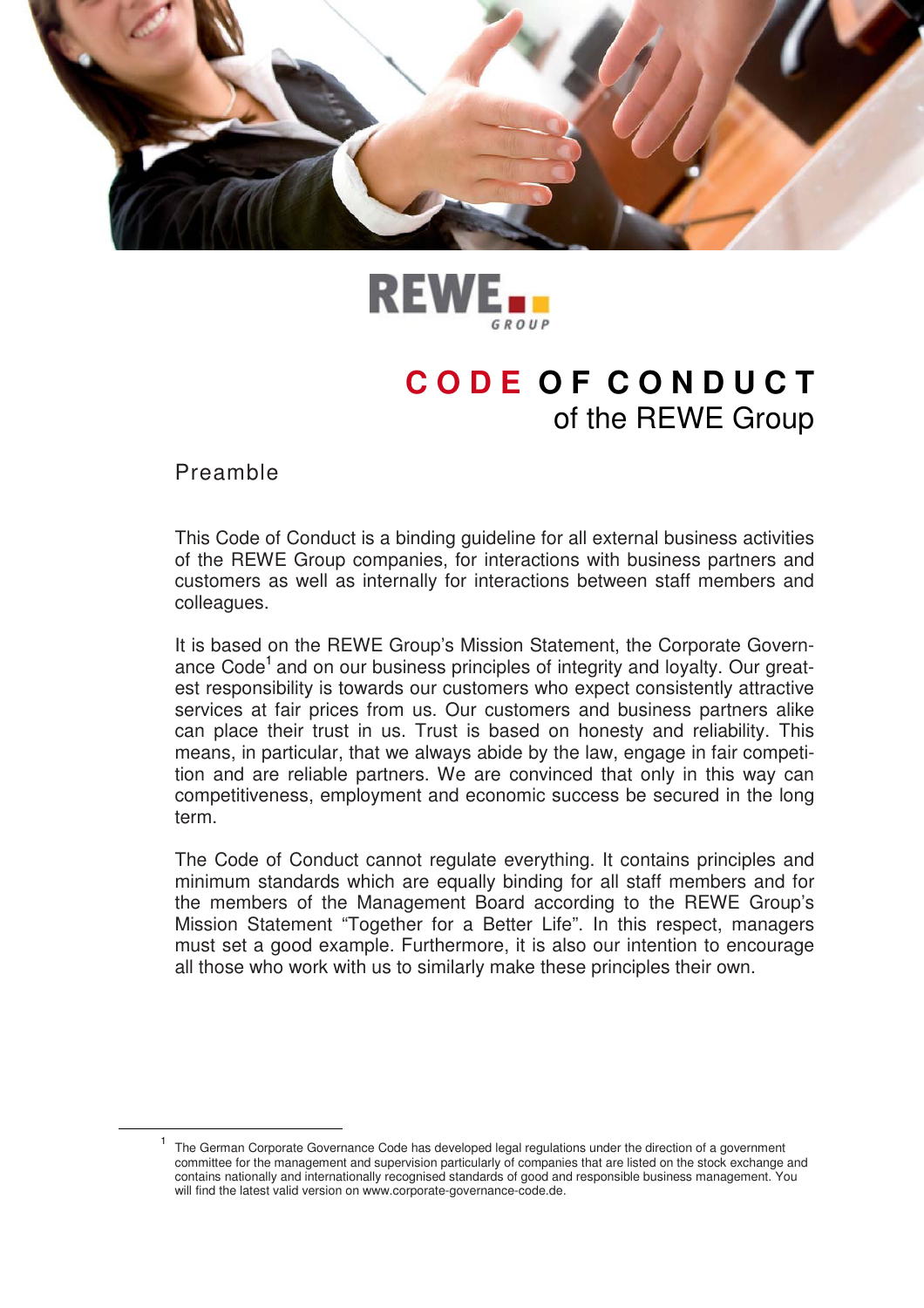#### 1. Relationships with Staff Members, Customers and Business Partners

We expect that all staff members, customers and business partners will treat each other fairly and respect each other's rights and privacy. Differences in treatment on the grounds of gender, race, disability, origin, religion or belief, age or sexual identity shall be prohibited unless they are justified for factual and objective reasons.

The company tolerates neither sexual harassment in the workplace nor any associated disadvantages.

In the same way, the REWE Group does not tolerate any form of mobbing. Indications of this are, in particular, slandering of staff members or their families, spreading of rumours, threats, humiliation, insults, deliberate annoyance, disrespectful or unworthy treatment by line managers or colleagues as well as intentional withholding of information necessary for work. The persons concerned have a right to be heard on this topic and to be taken seriously by their line managers.

# 2. Avoidance of Conflicts of Interest

#### Principles

In order to avoid conflicts of interest or disadvantages for the company, private and business interests are to be strictly separated at all times. Therefore, business connections or contacts may neither be misused for one's own advantage nor for the advantage of third parties.

# 2.1. Conflicts of Interest due to Sideline Employment

A commitment to a public or charitable institution, in associations or public functions on a local or national level as well as the holding of honorary positions is welcomed by the company in principle, if the commitment or honorary office does not endanger the fulfilment of contractual work commitments and is compatible with the staff member's position in the company. In cases of doubt the acceptance of such commitments or positions shall be discussed with the line manager or the HR department.

Staff members are obliged to notify the responsible HR department of any paid sideline employment. The approval of sideline employment can be refused or revoked if there are indications that the sideline employment may impair the fulfilment of contractually agreed duties or violate statutory obligations, in particular obligations under labour law.

In order to rule out conflicts of interest it is, as a rule, forbidden to engage in a sideline employment for a competitor or any other business partner.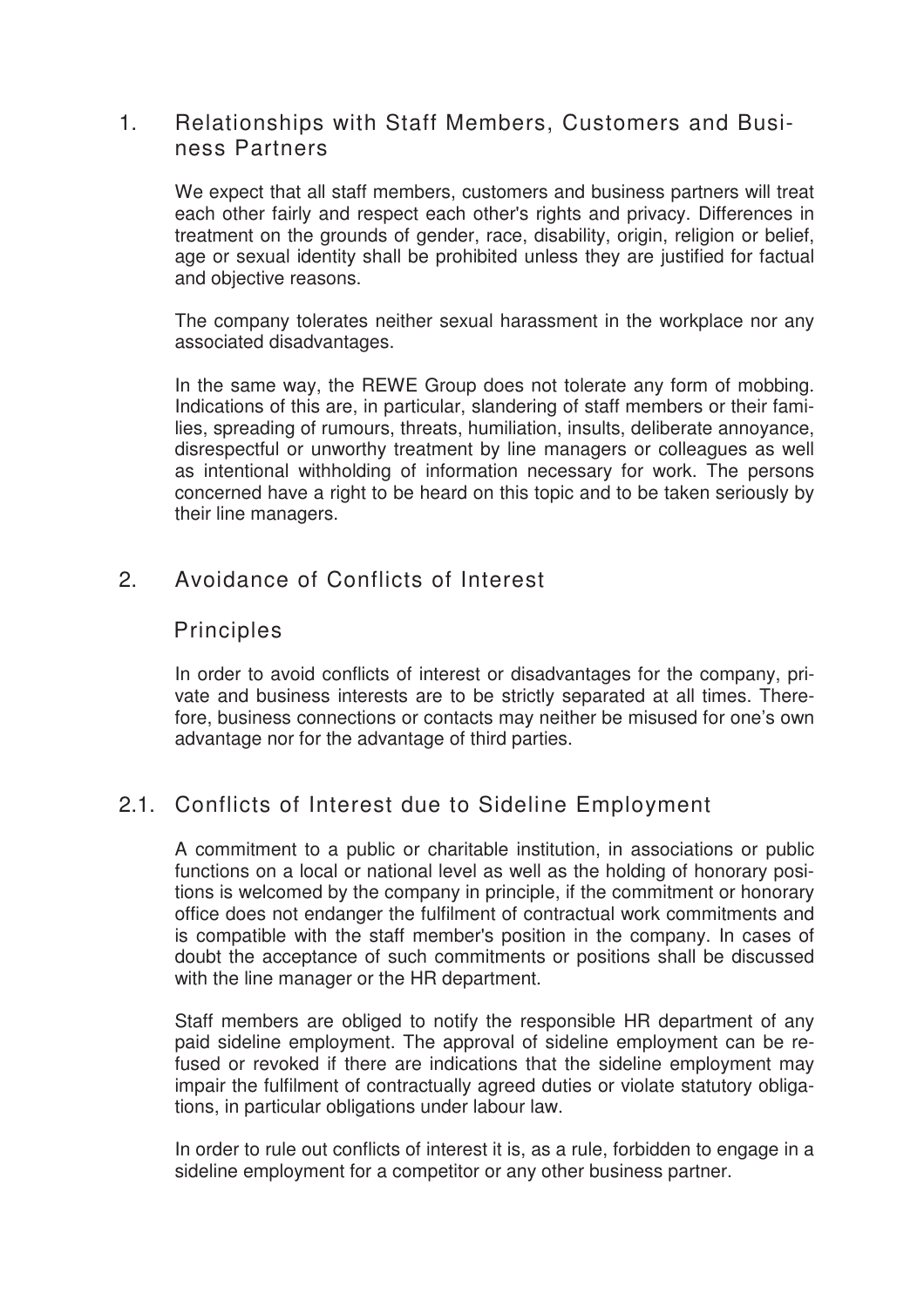# 2.2. Conflicts of Interest due to Equity Interests

Staff members are only permitted to hold equity interests in other companies in the direct business environment of the REWE Group companies with the explicit written approval of the Management Board. This does not include equity interests in stock corporations as a minor shareholder or in retail funds with a broad investment base. Existing shareholdings subject to the duty of approval must be reported to the Management Board.

## 2.3. Conflicts of Interest Arising from Agreements with REWE Group Companies

If responsible staff members conclude agreements on behalf of the REWE Group with spouses, common-law partners, their own children or relatives up to and including relatives of the third degree (e.g. parents, brothers and sisters, nieces and nephews) they shall require the written consent of the HR department. The same shall apply to the cancellation or amendment of agreements. This does not include the acquisition of services and products which the companies of the REWE Group offer in the usual course of business (e.g. travel bookings).

The duty to obtain approval also applies to corresponding agreements of the REWE Group with legal entities and other associations in which the above mentioned circle of persons holds shares, is a member of a corporate body or holds any other responsible position.

If staff members in responsible positions within the REWE Group participate in contractual negotiations in which a person from the above-mentioned circle also holds a responsible position within the other party's company, this shall only be admissible with the respective line manager's prior written approval.

### 3. Combating White-Collar Crime and Corruption

The REWE Group is aware of the severe damage caused by white-collar crime and corruption, which threaten both the general public and also our own enterprise. Therefore, it actively combats any kind of white-collar crime and corruption and associated criminal offences. White-collar crime and corruption are strictly rejected by the REWE Group and not tolerated in any way.

Corruption is understood to mean abuse of entrusted power or a position of trust for personal gain. Under criminal law this includes the offences of bribery, taking bribes, taking advantage or giving advantage. In the course of business the bribing of business partners and their staff members and the acceptance of bribes are criminal offences punishable by fine or imprisonment.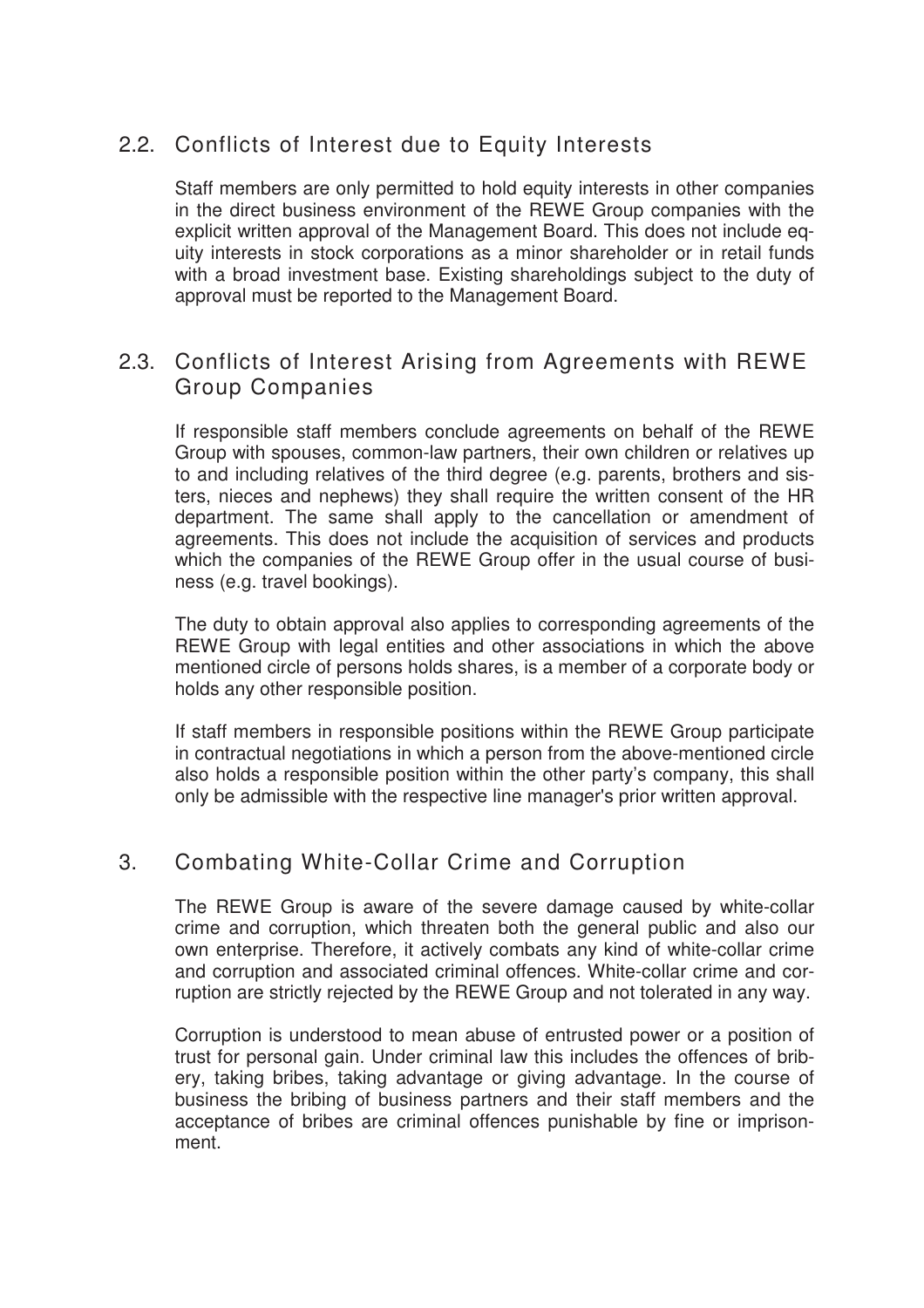The REWE Group meets its duty to avert such risks by implementing a compliance management system.<sup>2</sup> Suitable measures and regulations are intended to combat corruption in the enterprise for good and primarily on a preventative basis. In addition, the REWE Group will do everything in its power to uncover corruption and the associated criminal offences and will pursue them irrespective of the person concerned.

Staff members exposed to an attempt of bribery must report this to their line manager, the responsible Decentralised Compliance Officer, the Central Unit Governance & Compliance or the ombudsman of the REWE Group immediately. Staff members who suspect corruption or other criminal offences or breaches of (internal) rules, should report this suspicion in the interest of honest staff members and in the interest of the REWE Group companies themselves.

#### 3.1. Gratuities

 $\overline{a}$ 

It is the philosophy of the REWE Group companies to obtain and award contracts only in fair competition. Manufacturers and suppliers must therefore be selected solely on the basis of fair competition and under consideration of the criteria of price, quality and suitability of their goods and services. This applies in the same way to other business partners and service providers.

Gratuities to oneself or to third parties in the form of money, material assets, non-monetary benefits or other material or immaterial advantages may not be demanded. Advantages include, for example, invitations to events and travel, admission tickets, free or lower-priced services, the lending of objects for use free of charge or at a discount, as well as discounts if not intended for all staff members or for large parts of the workforce e.g. at one particular location.

The - even partial - financing or material support of private celebrations of staff members (e.g. Christmas or birthday celebrations) by business partners or external third parties is not allowed. The acceptance of gratuities - occasional gifts, catering or other gratuities - is only permitted if they are in line with general national business customs and are not capable of being perceived as a potential influence on business decisions.

Business meals, which in terms of occasion, type, frequency and extent can be classified as usual business hospitality, are allowed if the invitation is made voluntarily and within an appropriate framework of usual cooperation.

The same applies, by analogy, to invitations by business partners or service providers to other events (e.g. sport and cultural events, in-house company

<sup>&</sup>lt;sup>2</sup> The goal of a compliance management system is to ensure that legal and in-house regulations are observed and to encourage compliance by affiliated companies and their staff. It serves to minimise compliance-related risks and to safeguard the company and its organs and staff preventatively against misconduct and hence damages.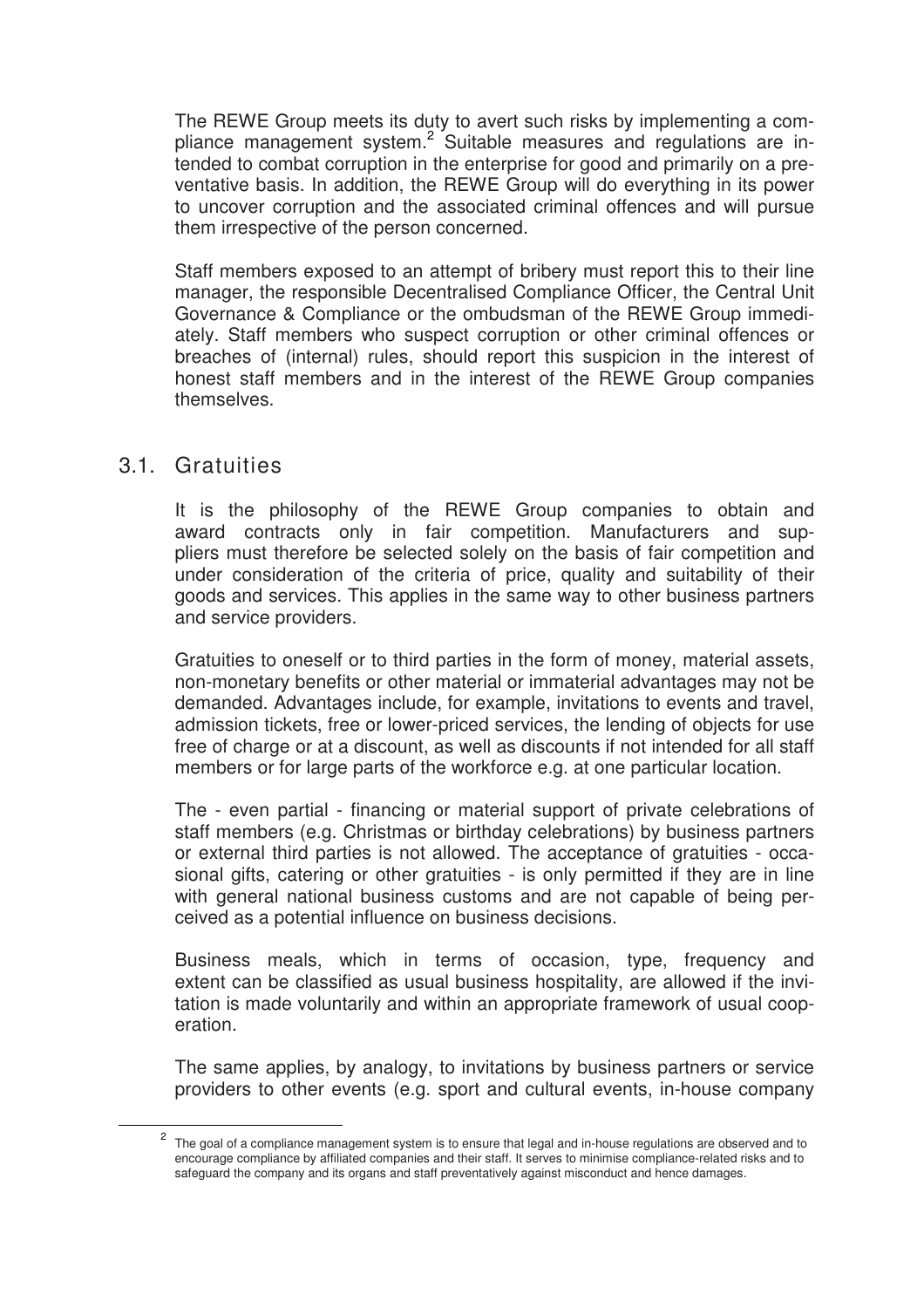trade fairs, product information events, seminars, training courses etc.). Travel expenses must be settled without exception in accordance with the guideline on travel expenses.

Any benefits received that run contrary to this Code of Conduct shall be returned to the giver. If this is not possible or inappropriate, the line manager shall be informed. The line manager will decide how to handle the gratuity, e.g. if it is to be donated for charitable purposes. This rule also applies if there is any doubt as to the value of the gift.

The rules on gifts offered to staff members of the REWE Group apply vice versa to any initiatives of staff members towards our business partners or third parties.

Cases of doubt shall be brought to the attention of the line manager for a decision to be made. The responsible Decentralised Compliance Officer or the Central Unit Governance & Compliance may also be consulted in such cases.

### 3.2. Donations and Sponsoring

Donations and sponsoring may only be provided to organisations, charitable associations or projects and their owners. They must be documented, made transparent in a suitable manner and must comply with the effective regulations (e.g. sponsoring and donation guidelines of the REWE Group).

### 3.3. Conduct towards Authorities and Officials

Holders of political offices and representatives of authorities or public institutions (officials) are obliged to serve the common good. Therefore they may be offered neither directly nor indirectly gratuities or other material or immaterial benefits.

Recurrent meals together or recurrent small gifts to "sweeten relationships" are already objectionable under criminal law in the case of officials and shall therefore be avoided completely. However, if by way of exception, gratuities are to be made to officials, they shall only be admissible after prior consultation of the line manager. In cases of doubt the responsible Decentralised Compliance Officer or the Central Unit Governance & Compliance may also be consulted.

#### 4. Public Appearances

Opinions given by REWE Group staff members which are of relevance to the company and given in public interviews, lectures or publications must agree with the interests and objectives of the company in terms of their timing, scope and content. They must therefore in any case be coordinated with the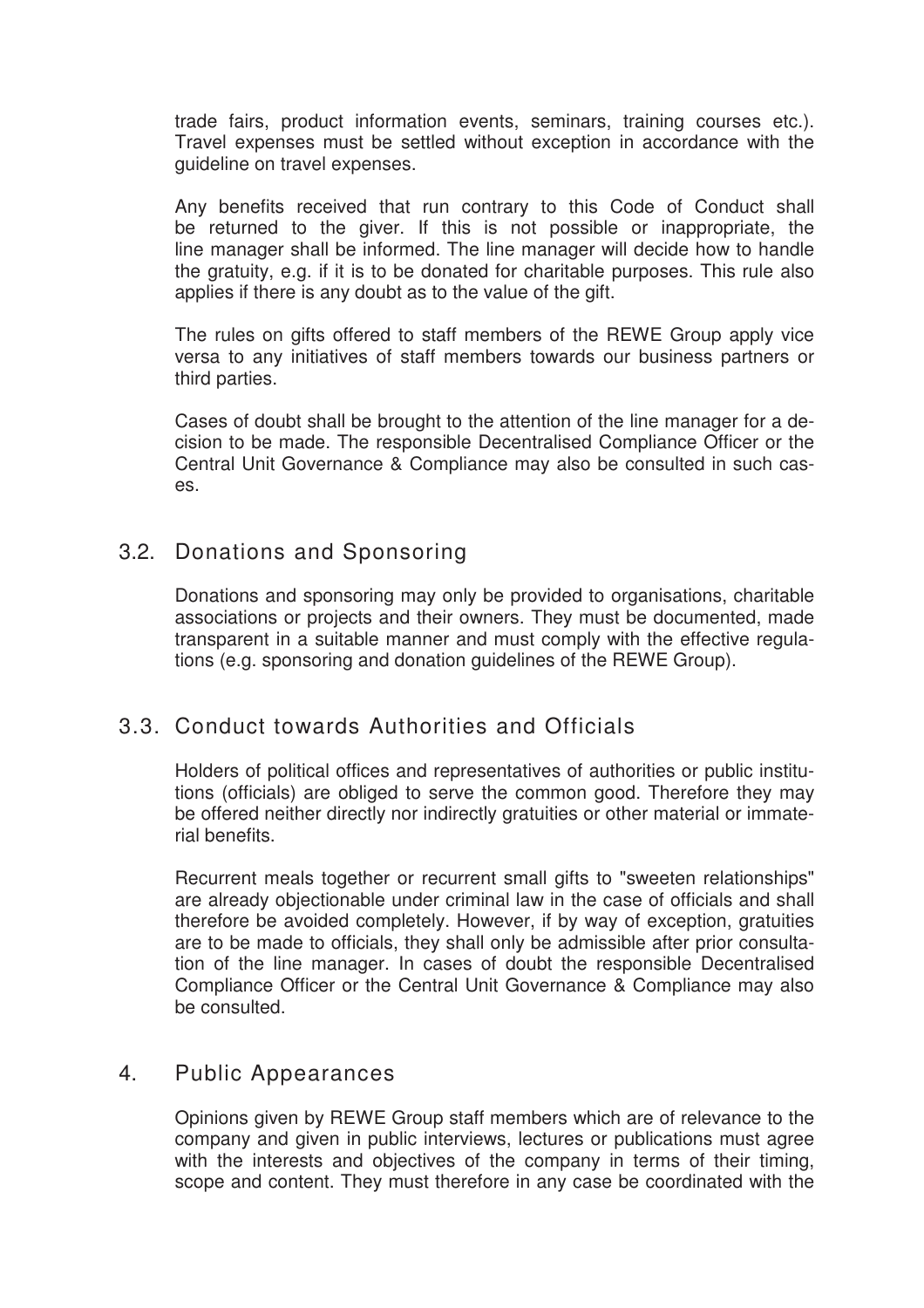competent line manager and, in the case of media contacts, additionally with the Corporate Communication department.

In principle, the REWE Group welcomes the participation of staff members as speakers at external seminars, congresses, conferences, panel discussions, and similar events, as far as the available resources allow. However, the participation should have a direct correlation with the staff member's work for the company, constitute an added value for the REWE Group and be conducive to the company's goals. The participation in such external events and the contents of lectures must be clarified beforehand with the line manager and the Corporate Communication department.

## 5. Protection of Company Property and Data, Secrecy Obligations

Every staff member of the REWE Group is obliged to handle company property responsibly and to protect it against loss, damage or abuse. This also includes relevant data and business secrets.

Without the explicit approval of the line manager, equipment and movable property of the company may not be used for private purposes or removed from the premises of the company. These rules also apply to goods that cannot or can no longer be sold.

Staff members must maintain absolute confidentiality about all operational and business secrets both during their employment relationship and after its termination. This also applies to information made confidentially accessible to staff members by third parties in the course of their work.

### 6. Observance of the Code of Conduct

#### 6.1. Compliance with the Code of Conduct and Consequences in Cases of Infringement

Every individual staff member is responsible for complying with the regulations set out in this Code of Conduct during their everyday work. All staff members are called upon to examine their conduct using these guidelines and to recognize those areas of work in which an improvement of their conduct is possible. The REWE Group as a whole also recognizes its duty to learn from experience and to improve on the basis of this Code of Conduct and its underlying ethical values.

Managers have a special duty to set a good example by following the principles and to be a model of integrity and loyalty with their own conduct. They must, in particular, ensure that this Code of Conduct is implemented and "lived" in everyday business life. Indications of deviations from this path must be taken seriously.